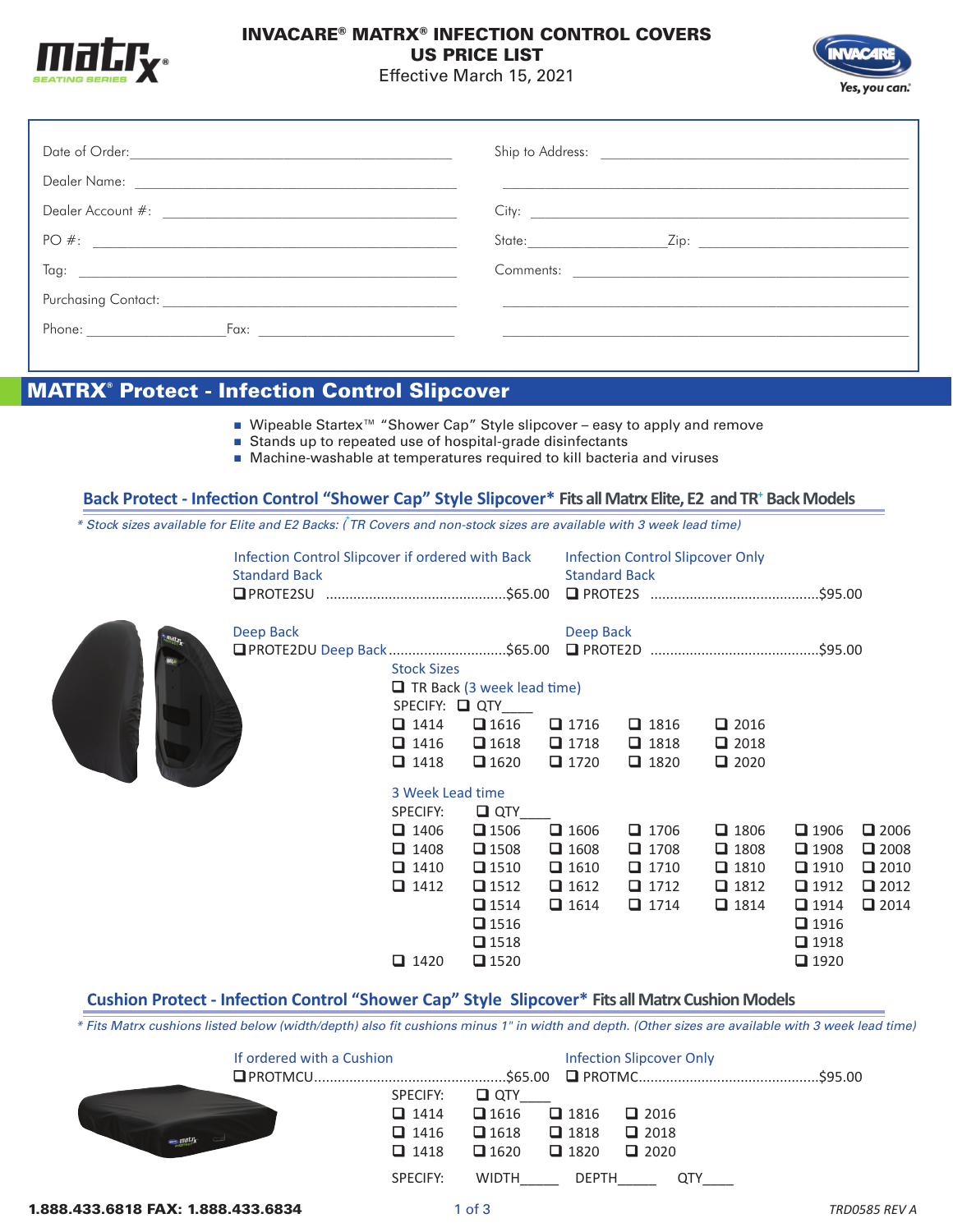## INVACARE® MATRX® INFECTION CONTROL COVERS – US PRICE LIST

# MATRX® Infection Control Full Slipcover with Zipper

- Tailored, moisture resistant wipeable Startex<sup>™</sup> full slipcover with zipper
- Stands up to repeated use of hospital-grade disinfectants
- Machine-washable at temperatures required to kill bacteria and viruses

# **Infection Control Full Back Slipcover with zipper : Available on All Matrx Elite and PB backs + Phasing out (check availablilty before placing an order or proceed to order Protect Infection Control Slipcover)**  *\* Available for all back Width/Height.*  If ordered with a Back Infection Slipcover Only qWSCU .....................................................\$100.00 q WSC ..................................................\$150.00 SPECIFY: **Q** PB **Q** PB Deep **Q** PB Heavy-Duty **Q** PB Deep Heavy-Duty q Elite**<sup>+</sup>** q Elite TR**<sup>+</sup>** q Elite Deep  $\Box$  Elite Heavy-Duty  $\Box$  Elite Deep Heavy-Duty SPECIFY: WIDTH HEIGHT QTY **Infection Control Cushion Outer Cover: Available on Matrx Libra, Libra Adjust and VI** *\* Available for all sizes of Matrx cushions listed below.* **Libra and Libra Adjust Cushion Cover**  If ordered with a Cushion (Replaces Standard Cover) Extra Infection Control Cover Only qLCIC ..............................................\$50 upcharge q LIC (Standard) ...................................\$150.00 q LIC (HeavyDuty)...............................\$165.00 SPECIFY:  $\Box$  Libra  $\Box$  Libra Heavy-Duty **Q** Libra Adjust  $\Box$  Libra Adjust Heavy-Duty SPECIFY: WIDTH\_\_\_\_\_ DEPTH\_\_\_\_ DEPTH\_\_\_\_\_ DEPTH\_\_\_\_\_\_\_ **QTY\_\_\_\_ Kid\*ab\*ra and Vi Cushion Cover** If ordered with a Cushion (Replaces Standard Cover) qNSF ................................................\$50 upcharge SPECIFY: **q** Kid\*ab\*ra **q** Vi SPECIFY: WIDTH\_\_\_\_\_ DEPTH\_\_\_\_\_ DEPTH\_\_\_\_\_ **Q** QTY\_\_\_ **Reversible Infection Control Outer Cover Standard on all PS and PSP stock cushion models**



**NOTE:** The unique reversible outer cover on the PS and PSP cushions may be used fabric or wipeable (Infection Control) side out! No extra charge!!